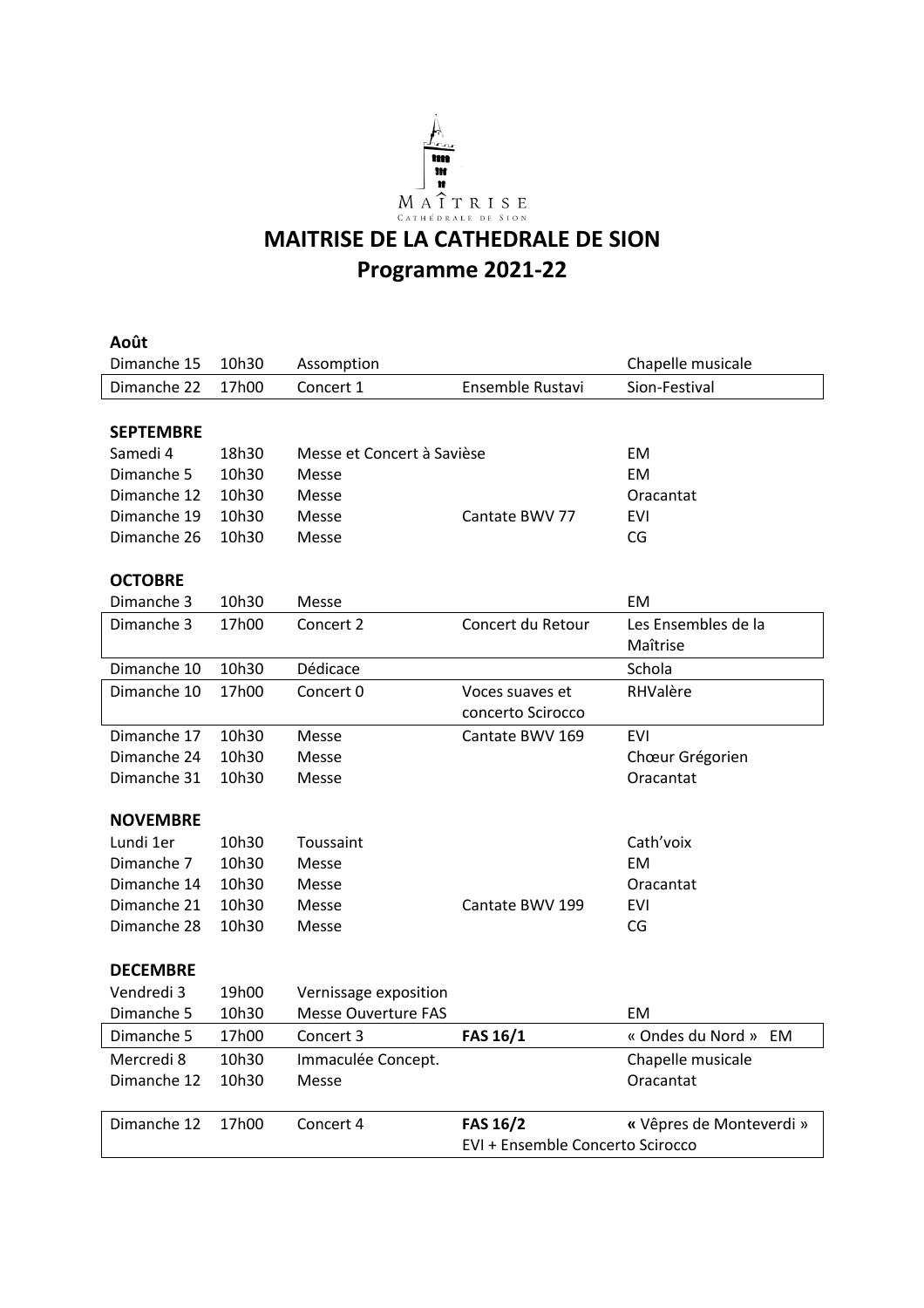| Mercredi 15    | 20h00  | Concert 5          | <b>FAS 16/3</b>       | « Requiem de Mozart »<br><b>BB13</b>         |
|----------------|--------|--------------------|-----------------------|----------------------------------------------|
| Dimanche 19    | 10h30  | Messe              | Cantate BWV 65        | EVI                                          |
| Dimanche 19    | 17h00  | Récital            | Partita de Bach       | Rachel Kolly                                 |
| Mardi 21       | 19h30  | Vespérale d'orgue  |                       | <b>Edmond Voeffray</b>                       |
| Vendredi 24    | minuit | Messe de Minuit    |                       | Schola                                       |
| Samedi 25      | 10h30  | Messe de Noël      |                       | Cath'voix                                    |
| Dimanche 26    | 10h30  | Messe Clôture FAS  |                       | CG                                           |
| Dimanche 26    | 17h00  | Concert 6          | <b>FAS 16/4</b>       | « Polyphonies Célestes »<br>Chœur Novantiqua |
| Mardi 28       | 19h30  | Vespérale d'orgue  |                       | J-D Waeber                                   |
| <b>JANVIER</b> |        |                    |                       |                                              |
| Samedi 1       | 10h30  | Messe              |                       | Chantre animateur                            |
| Dimanche 2     | 10h30  | Messe              |                       | <b>EM</b>                                    |
| Dimanche 9     | 10h30  | Messe              |                       | Oracantat                                    |
| Dimanche 16    | 10h30  | Messe              | Cantate BWV 199       | EVI                                          |
| Dimanche 23    | 10h30  | Messe              |                       | CG                                           |
| Dimanche 30    | 10h30  | Messe              |                       | Oracantat                                    |
| <b>FEVRIER</b> |        |                    |                       |                                              |
| Dimanche 6     | 10h30  | Messe              |                       | EM                                           |
| Dimanche 13    | 10h30  | Messe              |                       | Oracantat                                    |
| Dimanche 20    | 10h30  | Messe              | Cantate BWV 107       | EVI                                          |
| Dimanche 27    | 10h30  | Messe              |                       | CG                                           |
| <b>MARS</b>    |        |                    |                       |                                              |
| Dimanche 6     | 10h30  | Messe              |                       | EM                                           |
| Dimanche 13    | 10h30  | Messe              |                       | Oracantat                                    |
| Samedi 19      | 10h30  | St-Joseph          |                       | Chapelle musicale                            |
| Dimanche 20    | 10h30  | Messe              | Cantate BWV 47        | EVI                                          |
| Dimanche 27    | 10h30  | Messe              |                       | CG                                           |
| <b>AVRIL</b>   |        |                    |                       |                                              |
| Dimanche 3     | 10h30  | Messe              |                       | EM                                           |
| Dimanche 10    | 10h30  | Les Rameaux        |                       | Oracantat                                    |
| Dimanche 10    | 15h30  | Concert 7          | Passion s/St-Matthieu | Novantiqua                                   |
| Dimanche 17    | 10h30  | Pâques             |                       | Schola                                       |
| Dimanche 24    | 10h30  | Messe              |                       | CG                                           |
| <b>MAI</b>     |        |                    |                       |                                              |
| Dimanche 1er   | 10h30  | Première communion |                       | Cath'voix                                    |
| Dimanche 8     | 10h30  | Messe              |                       | Oracantat                                    |
| Dimanche 15    | 10h30  | Messe              | Cantate BWV 50-54     | <b>EVI</b>                                   |
| Dimanche 22    | 10h30  | Messe              |                       | CG                                           |
| Jeudi 26       | 10h30  | Ascension          |                       | Chapelle musicale                            |
| Dimanche 29    | 10h30  | Messe              |                       | Oracantat                                    |